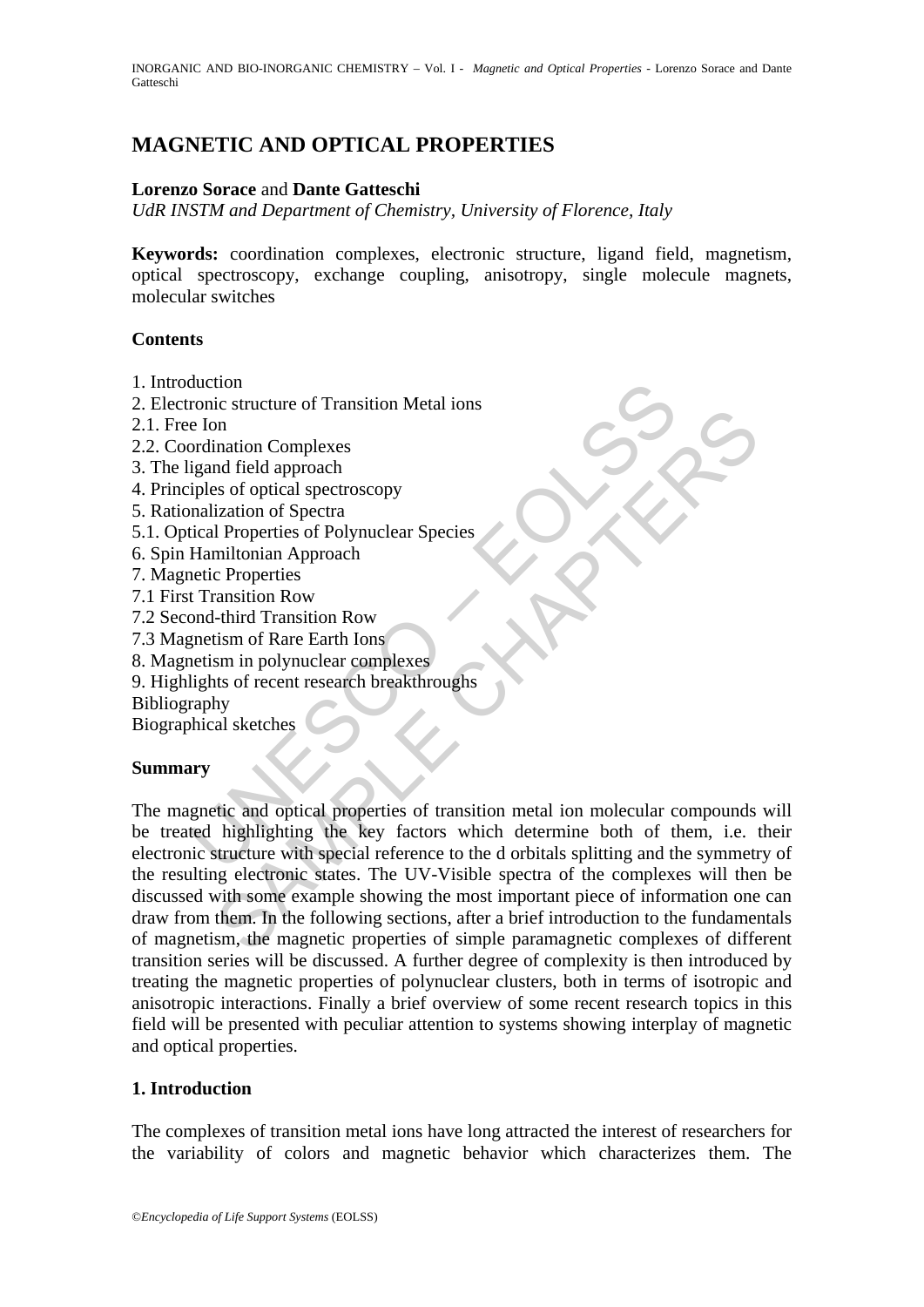application of Quantum Mechanics showed that these properties are due to the fact that transition elements are characterized by having partially filled *d* shells, and the investigation of optical and magnetic properties provides information on the element involved, its oxidation number, its structural properties in terms of geometry and coordinating atoms in a given compound. It is then quite obvious that the deep understanding of the different factors which concur to determine magnetic and optical properties of compounds containing transition metal ions have been of paramount importance to disclose fundamental information about a large variety of molecular and bioinorganic systems.

Freed meory by 1. Exter and as approach of the rationalizzation<br>ic properties of salts of transition metal ions by J. H. Van Vlec<br>ic properties of salts of transition metal ions by J. H. Van Vlec<br>that hemoglobin, a crucia ie Nobel prize in 1977 for these studies. In the same period Linus Paul encoded prize in 1977 for these studies. In the same period Linus Paul to O<sub>2</sub> or CO while it is paramagete when it is free, and was able to  $\alpha$  be a The first successes in this field were obtained in the 30s, with the development of Crystal Field Theory by H. Bethe and its application to the rationalization of optical and magnetic properties of salts of transition metal ions by J. H. Van Vleck who was coawarded the Nobel prize in 1977 for these studies. In the same period Linus Pauling showed that hemoglobin, a crucial protein for oxygen transport in blood, is diamagnetic when bound to  $O_2$  or CO while it is paramagnetic when it is free, and was able to explain these results following an approach based on valence bond theory. This pointed out the need of inclusion of covalence effect in the description of both magnetic and optical properties of systems containing transition metal ions. This was subsequently carried out in the post war period which saw the development of Ligand Field theory which incorporated Molecular Orbital approach within the Crystal Field theory and formed, and still forms (notwithstanding the advent of Density Functional Theory based calculations) the basis for the understanding of magnetic and optic behavior of isolated transition metal complexes for chemists all over the world.

The following step concerned the rationalization of the optical and magnetic behavior of systems containing two or more interacting transition metal centers. In these systems, the interactions between ions strongly influence both magnetic and optical properties, and the type of interactions was showed to be again strongly dependent on the electronic and molecular structure of the whole system.

Magnetic and optic properties are not however to be regarded only as tools for elucidating the structure of systems containing transition metal ions, but can be exploited to build up new molecular based functional materials with tailored properties. The main advantage in using the molecular approach for the synthesis of functional materials is the possibility of obtaining crystalline materials in which all the functional units have identical and well defined properties and orientation, which in principle can be tuned using chemical approaches. Furthermore, it appears promising in order to develop materials showing novel association of physical properties. Using this approach chemists have been able to design more and more complex systems which are interesting both for fundamental studies, as they show novel properties, and for future applications like quantum computing or molecular optical switching.

In this essay we will try to give the reader some tools to understand both the fundamentals factors affecting the optical and magnetic properties of transition metal ion complexes, including polynuclear systems, resorting to well established theories. We will then provide some hints about the latest developments in this field concerning some exciting properties of newly synthesized systems. It is supposed that the reader is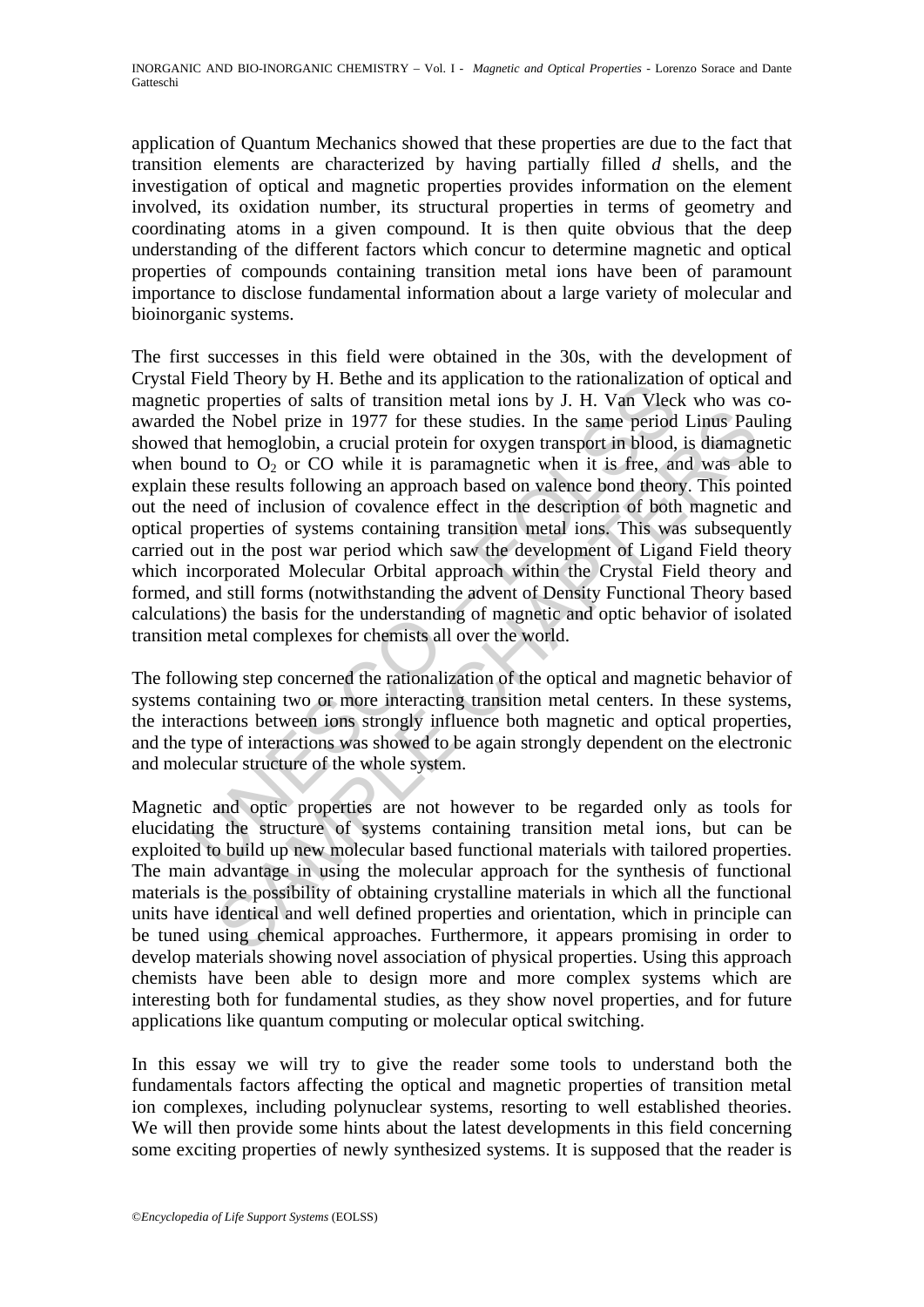acquainted with some basic principles of quantum mechanics which is a fundamental tool for the elucidation of the electronic structure of transition metal ions.

# **2. Electronic structure of transition metal ions**

The electronic structure of transition metal ions in complexes can be regarded as determined by different contributions:

- The kinetic energy of the electrons and the electrostatic electron nuclear attraction
- The electron-electron repulsion
- The spin-orbit coupling, i.e. the coupling between the orbital motion and the spin of the electrons
- The effect of the surrounding ligands

It is common practice to include 1 and an average of 2 in an unperturbed Hamiltonian,  $H<sub>0</sub>$ , and the remaining part of 2 plus 3 and 4 are used to evaluate the energies of the states using perturbation theory.

$$
H = H_0 + H_{el \text{-}el} + H_{s \text{-}o} + H_{CF}
$$
 (1)

where  $H_{\text{el-el}}$  is the electron-electron repulsion,  $H_{\text{S-}}$  the spin-orbit coupling, and  $H_{\text{CF}}$ is the crystal field Hamiltonian.

The since energy of the electrons and the electrostant energy of the electron repulsion<br>The electron-electron repulsion<br>The spin-orbit coupling, i.e. the coupling between the orbital r<br>spin of the electrons<br>The effect of is electron-electron repulsion<br>
electron-electron repulsion<br>
espin-orbit coupling, i.e. the coupling between the orbital motion and<br>
of the electrons<br>
effect of the surrounding ligands<br>
on practice to include 1 and an ave Historically, subsequent perturbation treatments have been used to calculate the energy levels. For instance in many cases it is a good approximation that  $H_{el-el} > H_{CF} > H_{s-o}$ . This is the so called weak field approximation for transition metal ions of the first series, where field is referred to Crystal Field. An alternative approach assumes  $H_{CF} > H_{el} > H_{s}$ : this is the strong field approximation.

In the following we will briefly describe the energy levels of the  $H_{el-el}$  Hamiltonian, which correspond to the description of free ions, and later will introduce the  $H_{CF}$ Hamiltonian.

# **2.1. Free Ion**

In zero order perturbation we consider each single electron moving in an average field due to the nucleus and to the remaining electrons and  $H_0$  corresponds to the Hamiltonian of a hydrogen-like atom. For a free transition metal ion this yields five degenerate d orbitals, which are the product of a radial function  $R_{nl}$  defined by the quantum numbers *n* and *l* and of a spherical harmonic  $Y_l^m$ , depending on the quantum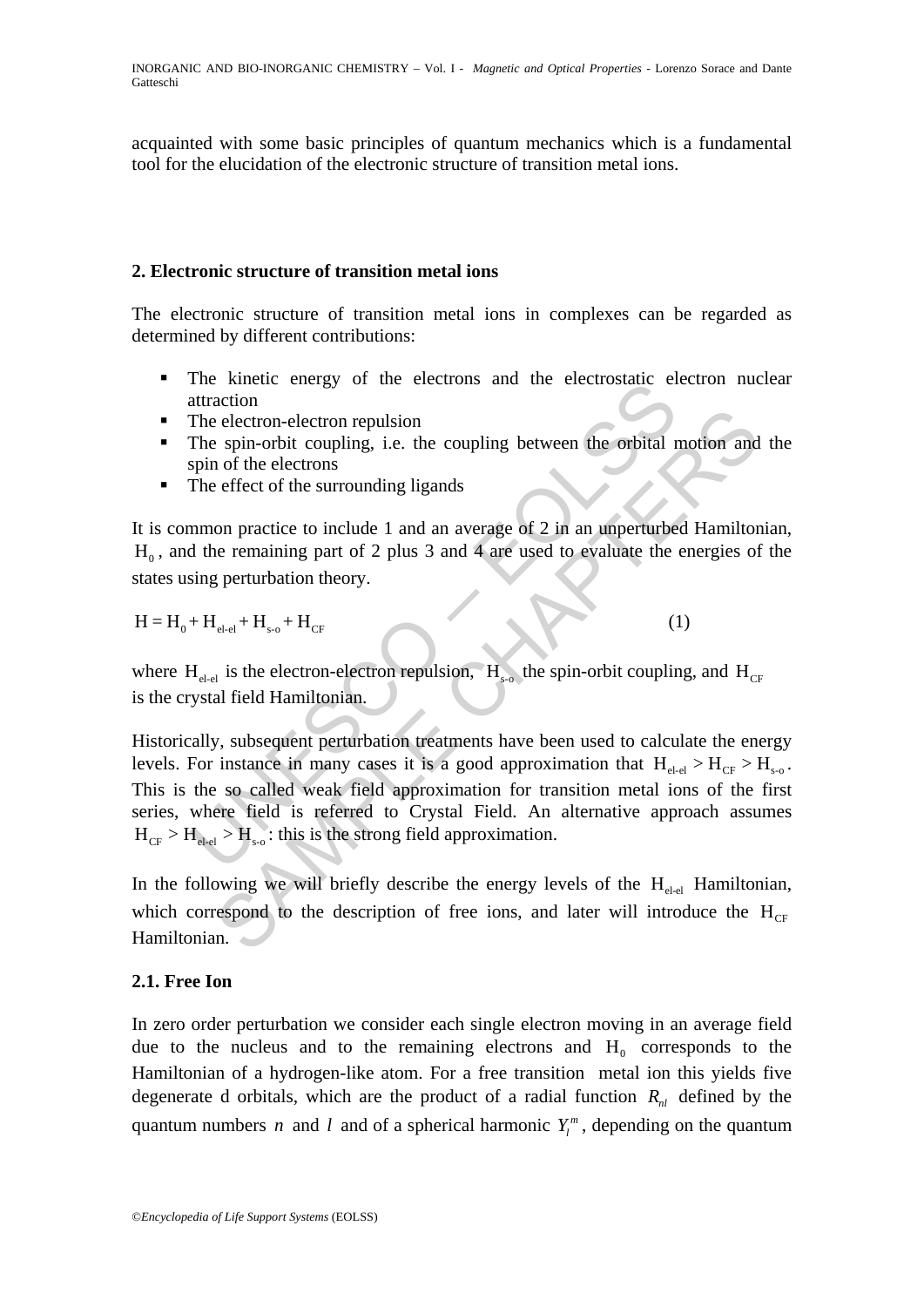numbers  $l$  and  $m_l$ . Thus, by considering also the spin angular momentum, each electron is defined by 4 different quantum numbers:

- $n = 1,2,3...$  indicating the energy and distance from the nucleus, i. e. what shell the electron is occupying
- $l = 0, 1, 2...$  indicating what sort of orbital the electron is occupying: s, p, d…
- $ml = -1...+1$  indicating the component of *l*, i.e. what kind of d orbital the electron is occupying: xy, xz…
- **m** ms =  $\pm$  1/2 indicating the component of the spin angular momentum s (s = 1/2 for an electron)

 $(2)$ 

The  $l^n$  configuration corresponds to degenerate states whose number  $k$  is given by:

$$
k = \frac{(4l+2)!}{(4l+2-n)!n!}
$$

where  $4l + 2$  corresponds to the number of spin-orbitals functions each electron can occupy.

Introduction of the perturbation  $H_{el,el}$  removes this degeneracy, yielding states which can be labeled using total quantum numbers made up of contributions from all the electrons in the unfilled shells:

- $S =$  maximum of  $\Sigma m_s$
- *L* = maximum of  $\Sigma m_l$  for a given *S*.
- $M_l = L_{m}L$
- $M_S = S, \ldots -S$

onfiguration corresponds to degenerate states whose number k is<br>  $\frac{(4l+2)!}{(2-ln)!n!}$ <br>
4l+2 corresponds to the number of spin-orbitals functions each<br>
tion of the perturbation  $H_{\text{et-el}}$  removes this degeneracy, yieldin<br> +2)!<br>
- n)!n!<br>
-2 corresponds to the number of spin-orbitals functions each electron<br>
n of the perturbation  $H_{\text{d-d}}$  removes this degeneracy, yielding states w<br>
eled using total quantum numbers made up of contributions It is worth noting here that configurations with  $d^n$  and  $d^{10-n}$  give rise to the same set of free ion terms. Each term is labeled as  $^{2S+1}X$ , where  $X = S$ , P, D, F is related to the angular quantum number so that  $L = 0$  is an S term, 1=P, 2=D, 3=F etc. 2S+1 is the spin multiplicity associated to the total spin quantum number S. This is the so-called Russell-Saunders coupling scheme. The ground term, i.e. the term with the lowest energy, is obtained through Hund's rules, i.e. the state with highest spin ,(2S+1), and orbital,  $(2L+1)$ , multiplicity lies lowest (see Table 1).

| Configuration Ground state |                | Excited state terms                                                                                                                                                                                                                                                                        |
|----------------------------|----------------|--------------------------------------------------------------------------------------------------------------------------------------------------------------------------------------------------------------------------------------------------------------------------------------------|
|                            | term           |                                                                                                                                                                                                                                                                                            |
|                            |                |                                                                                                                                                                                                                                                                                            |
|                            | $\mathcal{F}$  | ${}^{3}P, {}^{1}G, {}^{1}D, {}^{1}S$                                                                                                                                                                                                                                                       |
|                            |                | $^{2}H, {}^{2}G, {}^{2}F, {}^{2}D, {}^{2}D, {}^{2}P$                                                                                                                                                                                                                                       |
|                            |                | ${}^{3}\text{H}$ , ${}^{3}\text{G}$ , ${}^{3}\text{F}$ , ${}^{3}\text{F}$ , ${}^{3}\text{D}$ , ${}^{3}\text{P}$ , ${}^{3}\text{P}$ , ${}^{1}\text{I}$ , ${}^{1}\text{G}$ , ${}^{1}\text{G}$ , ${}^{1}\text{F}$ , ${}^{1}\text{D}$ , ${}^{1}\text{D}$ , ${}^{1}\text{S}$ , ${}^{1}\text{S}$ |
|                            | 0 <sub>C</sub> | $^{4}G, ^{4}F, ^{4}D, ^{4}P, ^{2}I, ^{2}H, ^{2}G, ^{2}G, ^{2}F, ^{2}F, ^{2}D, ^{2}D, ^{2}D, ^{2}P, ^{2}S$                                                                                                                                                                                  |

Table 1: Free ion terms for  $d^n$  configuration.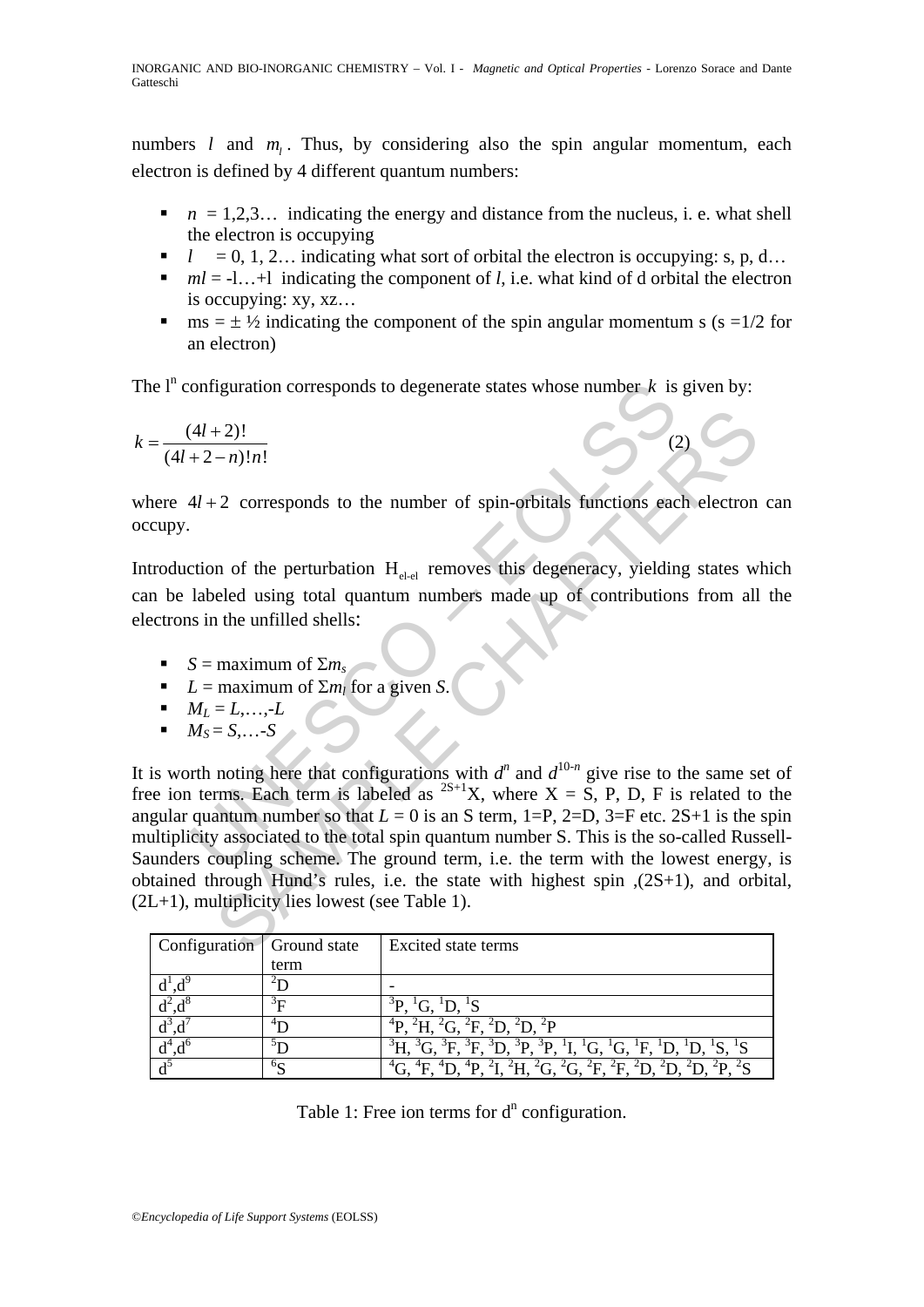In order to obtain the relative energies of the excited states it is necessary to solve the Schrödinger equation for the interelectronic repulsion term explicitly. The energies are expressed as a function of the Racah parameters *A*, *B*, *C*, which are related to twocenters radial integrals  $\langle ab | 1/r_{k\lambda} | c d \rangle$  where  $\langle ab |$  and  $| c d \rangle$  are products of monoelectronic wavefunctions occupied by the two electrons  $\lambda$  and  $\kappa$  at distance  $r_{k\lambda}$ . Of these parameters *A* is just shifting of a constant value the energies of all the states and does not affect the spectroscopic properties of the metal centers, *B* indicates the magnitude of the interelectronic repulsion between levels in the gaseous ions that have the same spin multiplicity, while *C* expresses the energy difference between terms of different spin multiplicity. The expression that one obtains for the energy for a given  $d^n$ configuration is then independent of the metal ion, but the magnitude of the Racah parameters depends on it.

Next that is then interpretated of the linear fort, but the magnitude ders depends on it.<br>
Solve take into account also the spin orbit coupling term, this produce<br>
deach term, which in this approach is treated as a pertur take into account also the spin orbit coupling term, this produces a split<br>take into account also the spin orbit coupling term, this produces a split<br>ties. For each term, the resultant angular momentum L, and the resultan If we now take into account also the spin orbit coupling term, this produces a splitting within each term, which in this approach is treated as a perturbation of the individual term energies. For each term, the resultant angular momentum *L* , and the resultant spin momentum *S* couple to give a resulting momentum  $|L-S| < J < L+S$ . The relative order of the states within a given  $2S+1$  *L* multiplet is given by solving the spin-orbit Hamiltonian  $H_{\text{so}} = \lambda L \cdot S$  for given values of *L* and *S*, where  $\lambda$  is the spin orbit coupling within a given Russell-Saunders multiplet and is related to the spin orbit coupling constant of the ion,  $\zeta$ , by the relation  $\lambda = \pm \zeta/2S$ . The plus sign applies to configuration  $d^n$  with  $1 \le n \le 4$  and the minus sign to  $6 \le n \le 9$ . For high spin  $d^5$  ions no spin-orbit coupling is operative at first-order in the ground <sup>6</sup>S state.

The energies of the *J* states are given by:

$$
E(J) = \lambda \left[ J(J+1) - L(L+1) - S(S+1) \right] / 2 \tag{3}
$$

and the energy difference between adjacent states is given by:

$$
\Delta E_{J,J\text{-}1} = \lambda J \tag{4}
$$

Then for  $d^n$  configuration with  $n < 5$  the ground term is the one with the lowest *J*, while for  $n > 5$  the ground term is that with maximum  $J$ .

It is worth noting here that this approach considers the spin orbit coupling to be a perturbation with respect to the interelectronic repulsion and as such can be applied only to first row transition metal ions  $(3d^n)$  shell). For second and third row *d* ions the situation is different, as spin orbit coupling magnitude increase with atomic number and overcome the interelectronic repulsion term. As a consequence spin orbit coupling is considered as dominant and a different coupling scheme applies, the so called *jj* coupling. In this scheme, the spin *s* of each electron is coupled with its orbital momentum *l* to give a resultant monoelectronic resulting moment *j*. These individual *j*'s are then coupled to give the resulting **J** for the system which is then perturbed by the effect of the interelectronic repulsion energy.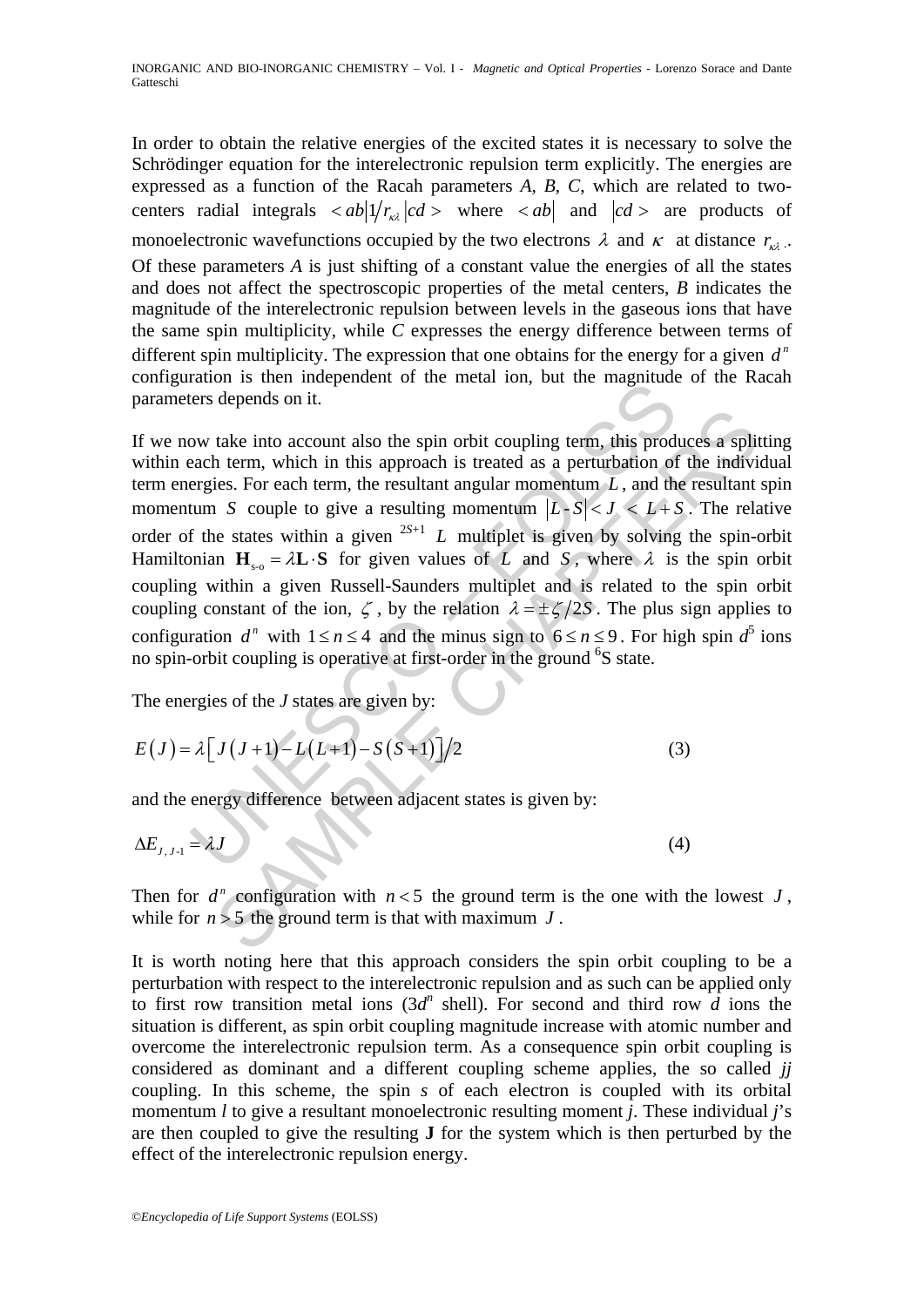### **2.2. Coordination Complexes**

When an ion is placed in a ligand environment with symmetry lower than spherical, the energies of its partly filled *d*- orbitals (and to a lower extent *f*-orbitals for lanthanides) are split by the electrostatic field of the ligands. It must be noticed that the presence of the ligands removes the orbital but not the spin degeneracy. This is an immediate consequence of the lowering of the symmetry as, even in the regular octahedral geometry, group theory tells us that the highest possible degeneracy is three, while L can be larger than 1. This is the basis of Crystal Field Theory, whose deeply symmetry based formalism was developed by Hans Bethe in 1929. Crystal Field Theory is a purely electrostatic, non-bonding approach, where the metal ion is placed in a field due to its ligands, which are approximated by negative point charges and thus assumed to be fixed and unpolarized. Thus in Hamiltonian (1), the  $H_{CF}$  term is given by:

$$
\mathbf{H}_{\rm CF} = \sum_{i} \frac{Z_i e}{r_{ij}} \tag{5}
$$

It is worth highlighting here that Crystal Field theory is not treating each ligand separately but considers them as a whole, exploiting the total symmetry of the surrounding of the metal ion. This is accomplished by expanding each one-electron  $H_{CF}$  in terms of spherical harmonics centered at the metal nucleus:

$$
\sum_{i} \frac{Z_i e}{r_{ij}} = \sum_{k=0}^{\infty} \sum_{q=-k}^{k} \frac{4\pi}{(2k+1)} \sum_{i} Z_i e Y_k^{q^i} (\theta_i, \varphi_i) \cdot \left(\frac{r_{\leq}^k}{r_{\geq}^{k+1}}\right) \cdot Y_k^q (\theta_j, \varphi_j)
$$
(6)

Example, which are approximated by negative point charges and thus<br>
and, which are approximated by negative point charges and thus<br>
dunpolarized. Thus in Hamiltonian (1), the  $\mathbf{H}_{CF}$  term is given by<br>  $\sum_{i} \frac{Z_{i}e}{r_{$ Example 1.1 Thus in Hamiltonian (1), the  $\mathbf{H}_{CF}$  term is given by:<br>  $\frac{Z_{c}\rho}{r_{ij}}$ <br>  $\frac{Z_{c}\rho}{r_{ij}}$ <br>
1. highlighting here that Crystal Field theory is not treating each lig<br>
but considers them as a whole, exploiting t here  $r<sub>z</sub>$  usually refers to electron-nucleus distance and  $r<sub>z</sub>$  to the nucleus-ligand distance. The first spherical harmonic,  $Y_k^q(\theta_i, \varphi_i)$  refers to the ligands and the second to the electron, both defined by their polar coordinates. The problem thus reduces to the evaluation of matrix elements of (6), depending on radial integrals which are considered as parameters. It is evident that the use of a certain set of spherical harmonics critically depends on the geometry and the electron configuration of the system. Indeed,  $\mathbf{H}_{CF}$ must obviously transform as the totally symmetric representation in the symmetry group concerned, i.e. should not vary on transforming it by the symmetry operations of the groups. This introduces severe limitations on the use of given  $Y_i^q$ , and strongly simplifies (6). Thus, for the d electrons the sum over *k* is limited to  $k = 0, 2, 4$  while it goes up to  $k = 6$  for f electrons. Further, if the symmetry group possess a fourfold, a threefold or a twofold axis of symmetry (or a symmetry plane), only terms characterized by q values multiples of 4, 3 and 2 (including  $q = 0$ ) respectively, can be retained. If the symmetry is octahedral only  $k = 4$  and  $q = 0$ ,  $\pm 4$  terms are retained and thus only one parameter is needed to obtain the energy of the d orbitals in such configuration. This parameter is called *Dq* and the obtained energies for *d* orbitals in octahedral geometry are  $-6Dq$  for  $d_{xy}$ ,  $d_{xz}$  and  $d_{yz}$  and  $+4Dq$  for  $d_{x^2-y^2}$  and  $d_{z^2}$ . In this approach the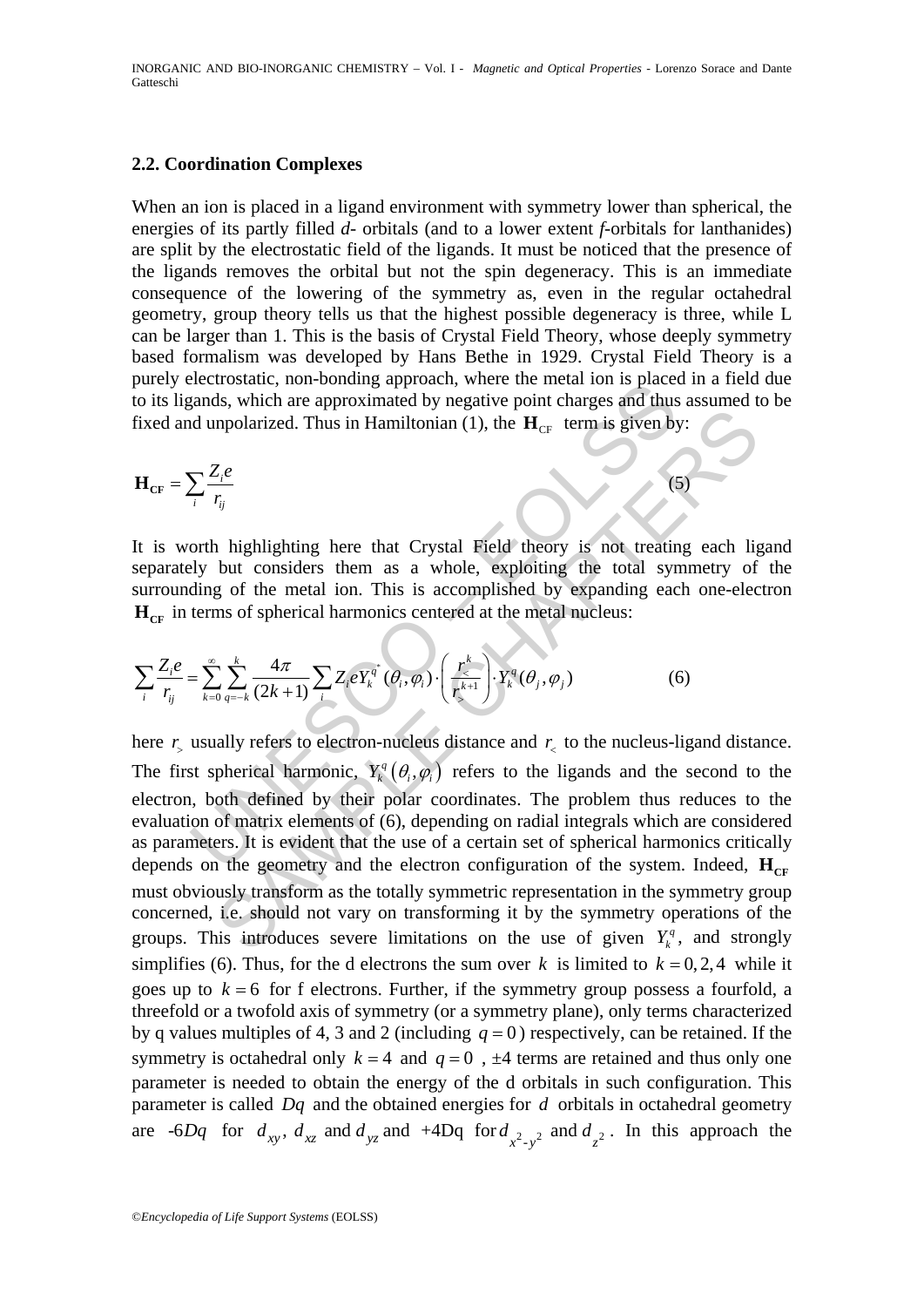quantization axis of the octahedron has been chosen to be the tetragonal one. The energy difference between the two subsets of d orbitals is then10*Dq* , and this can be accessed through electronic spectroscopy (see infra). This result translates in quantitative terms the intuitive expectation of a larger destabilisation of  $d_{z^2}$  and  $d_{x^2-y^2}$  orbitals, which in octahedral symmetry directly point toward the negative charge of the ligands, with respect to the  $d_{xy}$ ,  $d_{yz}$ , and  $d_{yz}$  ones.

The reverse splitting is obtained for purely tetrahedral complexes (see Figure 1). However, the corresponding energy difference is smaller, with  $d_{xy}$ ,  $d_{yz}$ , and  $d_{yz}$  lying at 16/9Dq and  $d_{x^2-y^2}$  and  $d_{z^2}$  at -(8/3) Dq, the total splitting amounting to -4/9 of the corresponding octahedral one.



Figure 1: Splitting of the *d* orbitals in octahedral and tetrahedral ligand field.

A fundamental consequence of this splitting is the resultant "quenching" of the magnetic contribution due to the angular orbital momentum: the removal of the degeneracy of d ions makes impossible for d electrons to freely circulate between orbitals of different symmetry. This was one of the most relevant results obtained by Crystal Field Theory as it explained why complexes of the first transition series usually present a magnetic moment value corresponding to that arising from the spin alone (the so-called spin-only value, see below). Another important point that is easily seen is that for very high *Dq* the levels may be split so much that the Hund rule asserting that the lowest energy state is that of maximum multiplicity permitted by the Pauli principle is not obeyed any more. This situation may occur for  $d^4$ - $d^7$  ions and is shown schematically in Figure 2 for the configuration  $d^6$ . In the high spin configuration there are four unpaired electrons while in the low spin one there are no unpaired electrons: this clearly strongly affects both the optical and magnetic properties of the corresponding compounds.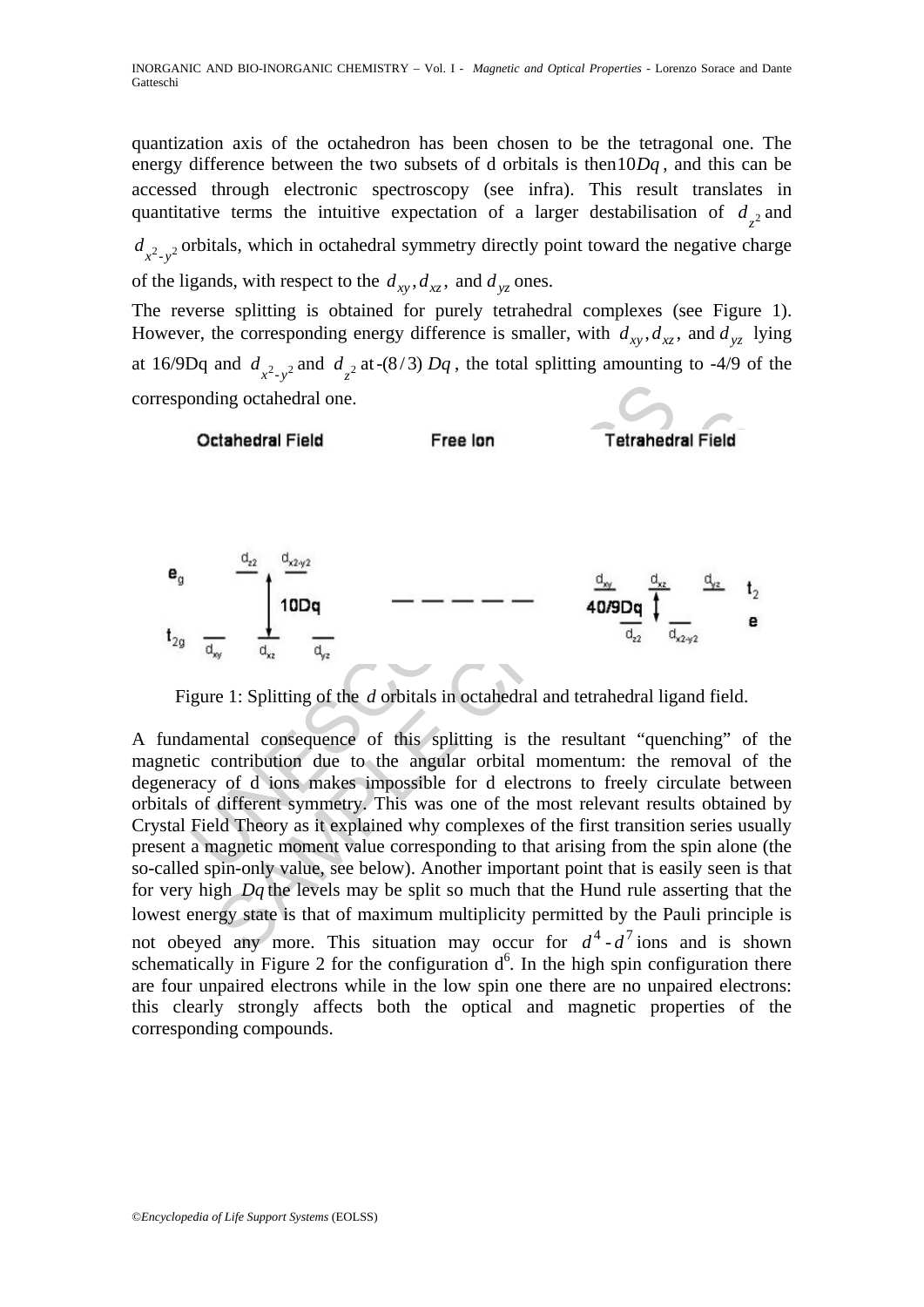

e 2. High- and low- spin electronic configuration for an octahedra<br>
atment to be employed in the case of a Crystal Field energy<br>
ed to the interelectronic repulsion is quite obviously different from<br>
ed up to now. Indeed, Figure 2. High- and low- spin electronic configuration for an octahedral  $d^6$  complex The treatment to be employed in the case of a Crystal Field energy which is large compared to the interelectronic repulsion is quite obviously different from what we have discussed up to now. Indeed, in this case the effect of the ligand over d orbitals is treated first and then the interelectronic repulsion is added as a perturbation. If we consider a  $d^n$  metal ion in a octahedral geometry as an example, the energy of a given configuration is then obtained by simply counting the number of electrons in the  $t_{2g}$  and  $e_g$  orbitals and multiplying it by the corresponding (de)stabilization energy, i.e.  $-4Dq$  for  $t_{2g}$  and  $+6Dq$  for  $e_g$ . The electron-electron repulsion energy is then added.

|                     | $\frac{1}{2}$ is a set of the state of $\frac{1}{2}$ in the complete complete of the counterful $\alpha$<br>The treatment to be employed in the case of a Crystal Field energy which is large<br>ompared to the interelectronic repulsion is quite obviously different from what we hav<br>iscussed up to now. Indeed, in this case the effect of the ligand over d orbitals i<br>reated first and then the interelectronic repulsion is added as a perturbation. If w<br>onsider a $dn$ metal ion in a octahedral geometry as an example, the energy of a give<br>onfiguration is then obtained by simply counting the number of electrons in th<br>$\mathcal{L}_2$ and $e_g$ orbitals and multiplying it by the corresponding (de)stabilization energy, i.e.<br>$4Dq$ for $t_{2g}$ and $+6Dq$ for $e_q$ . The electron-electron repulsion energy is then added<br>On the other hand the symmetry of the state is determined on the basis of group theor |  |  |
|---------------------|-----------------------------------------------------------------------------------------------------------------------------------------------------------------------------------------------------------------------------------------------------------------------------------------------------------------------------------------------------------------------------------------------------------------------------------------------------------------------------------------------------------------------------------------------------------------------------------------------------------------------------------------------------------------------------------------------------------------------------------------------------------------------------------------------------------------------------------------------------------------------------------------------------------------------------------------------------------|--|--|
|                     | echniques. The symmetry is identified by the Mulliken symbols, whose meaning i                                                                                                                                                                                                                                                                                                                                                                                                                                                                                                                                                                                                                                                                                                                                                                                                                                                                            |  |  |
| eported in Table 2. |                                                                                                                                                                                                                                                                                                                                                                                                                                                                                                                                                                                                                                                                                                                                                                                                                                                                                                                                                           |  |  |
| <b>Mulliken</b>     |                                                                                                                                                                                                                                                                                                                                                                                                                                                                                                                                                                                                                                                                                                                                                                                                                                                                                                                                                           |  |  |
| <b>Symbol</b>       |                                                                                                                                                                                                                                                                                                                                                                                                                                                                                                                                                                                                                                                                                                                                                                                                                                                                                                                                                           |  |  |
|                     |                                                                                                                                                                                                                                                                                                                                                                                                                                                                                                                                                                                                                                                                                                                                                                                                                                                                                                                                                           |  |  |
| $\mathbf{a}$        | Non-degenerate and symmetric with respect to the principal                                                                                                                                                                                                                                                                                                                                                                                                                                                                                                                                                                                                                                                                                                                                                                                                                                                                                                |  |  |
|                     | symmetry axis                                                                                                                                                                                                                                                                                                                                                                                                                                                                                                                                                                                                                                                                                                                                                                                                                                                                                                                                             |  |  |
| $\mathbf b$         | Non-degenerate and unsymmetric with respect to the principal                                                                                                                                                                                                                                                                                                                                                                                                                                                                                                                                                                                                                                                                                                                                                                                                                                                                                              |  |  |
|                     | symmetry axis                                                                                                                                                                                                                                                                                                                                                                                                                                                                                                                                                                                                                                                                                                                                                                                                                                                                                                                                             |  |  |
| e                   | Doubly degenerate                                                                                                                                                                                                                                                                                                                                                                                                                                                                                                                                                                                                                                                                                                                                                                                                                                                                                                                                         |  |  |
|                     | <b>Triply degenerate</b>                                                                                                                                                                                                                                                                                                                                                                                                                                                                                                                                                                                                                                                                                                                                                                                                                                                                                                                                  |  |  |
| subscript g         | Symmetric with respect to inversion                                                                                                                                                                                                                                                                                                                                                                                                                                                                                                                                                                                                                                                                                                                                                                                                                                                                                                                       |  |  |
| subscript u         | Unsymmetric with respect to center of inversion                                                                                                                                                                                                                                                                                                                                                                                                                                                                                                                                                                                                                                                                                                                                                                                                                                                                                                           |  |  |
| subscript 1         | Symmetric with respect to a binary symmetry axis perpendicular to                                                                                                                                                                                                                                                                                                                                                                                                                                                                                                                                                                                                                                                                                                                                                                                                                                                                                         |  |  |
|                     | the principal symmetry axis.                                                                                                                                                                                                                                                                                                                                                                                                                                                                                                                                                                                                                                                                                                                                                                                                                                                                                                                              |  |  |
| subscript 2         | Unsymmetric with respect to a binary symmetry axis perpendicular                                                                                                                                                                                                                                                                                                                                                                                                                                                                                                                                                                                                                                                                                                                                                                                                                                                                                          |  |  |
|                     | to the principal symmetry axis.                                                                                                                                                                                                                                                                                                                                                                                                                                                                                                                                                                                                                                                                                                                                                                                                                                                                                                                           |  |  |
| superscript: '      | Symmetric with respect to a plane perpendicular to the principal                                                                                                                                                                                                                                                                                                                                                                                                                                                                                                                                                                                                                                                                                                                                                                                                                                                                                          |  |  |
|                     | symmetry axis.                                                                                                                                                                                                                                                                                                                                                                                                                                                                                                                                                                                                                                                                                                                                                                                                                                                                                                                                            |  |  |
| superscript: "      | Unsymmetric with respect to a plane perpendicular to the principal                                                                                                                                                                                                                                                                                                                                                                                                                                                                                                                                                                                                                                                                                                                                                                                                                                                                                        |  |  |
|                     | symmetry axis.                                                                                                                                                                                                                                                                                                                                                                                                                                                                                                                                                                                                                                                                                                                                                                                                                                                                                                                                            |  |  |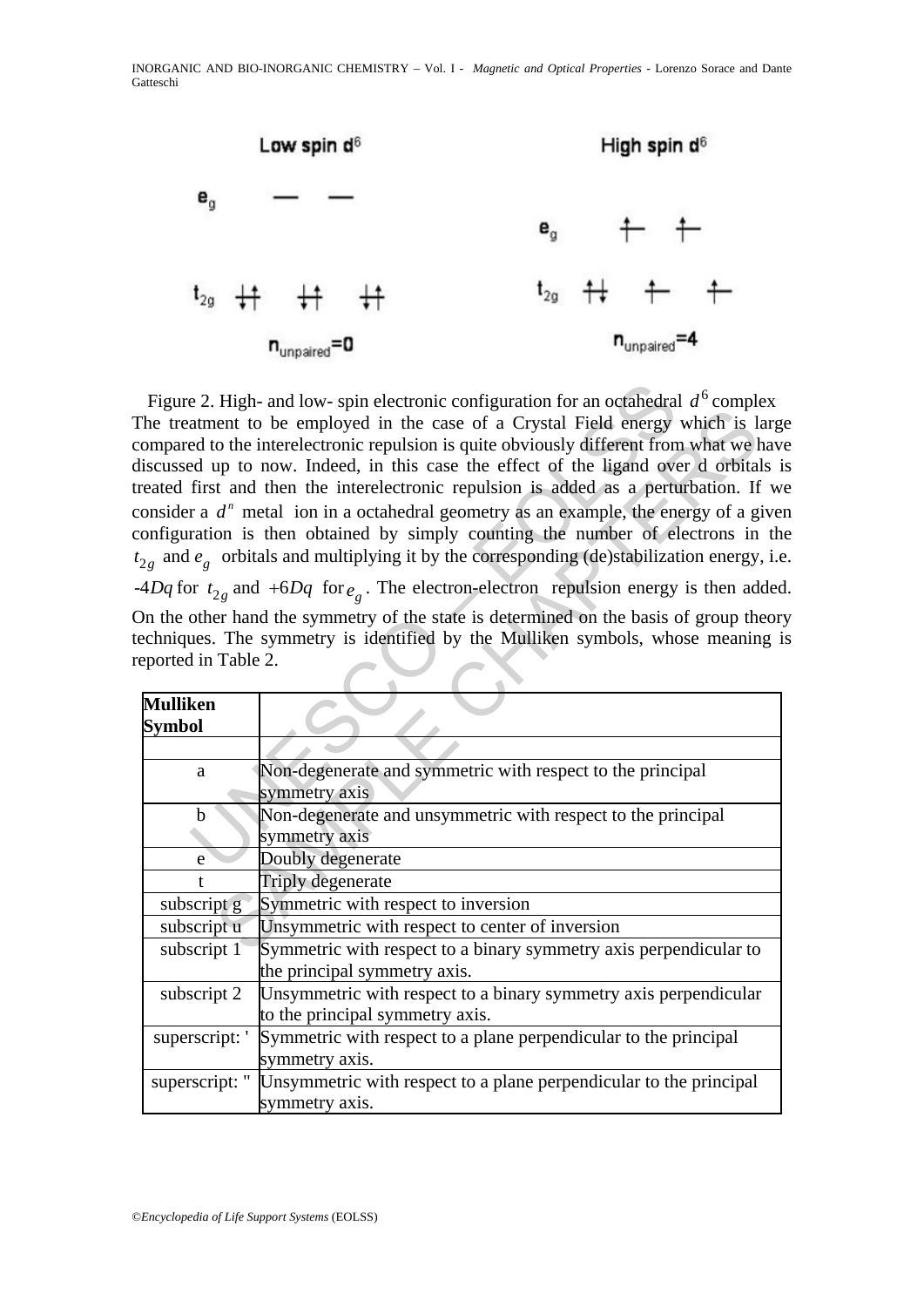# Table 2: Symmetry properties of orbitals (small caps) and states (capital letters) associated with Mulliken symbols.

The two situations of "strong" and "weak" fields have to be considered as a simplified view, which helped much in the treatment of electronic energy structure in a period where computation facilities were limited. The actual situation encountered in real systems is often an intermediate one and the correct solution is obtained only by complete diagonalization of the matrix of the Hamiltonian (1), which is now easily feasible by using modern computers. The variation from weak fields to strong fields is normally described, for different  $d^n$  configurations, by means of Tanabe-Sugano diagrams (Figure 3). Here, the changes in the energies (expressed as  $E/B$ ) of the states of each configuration as one goes from "no field" or "Free Ions" (far left on the x axis) to Strong Field ligands is plotted as a function of Δ (equal to the 10*Dq* value) in unit of the Racah Parameter *B* .

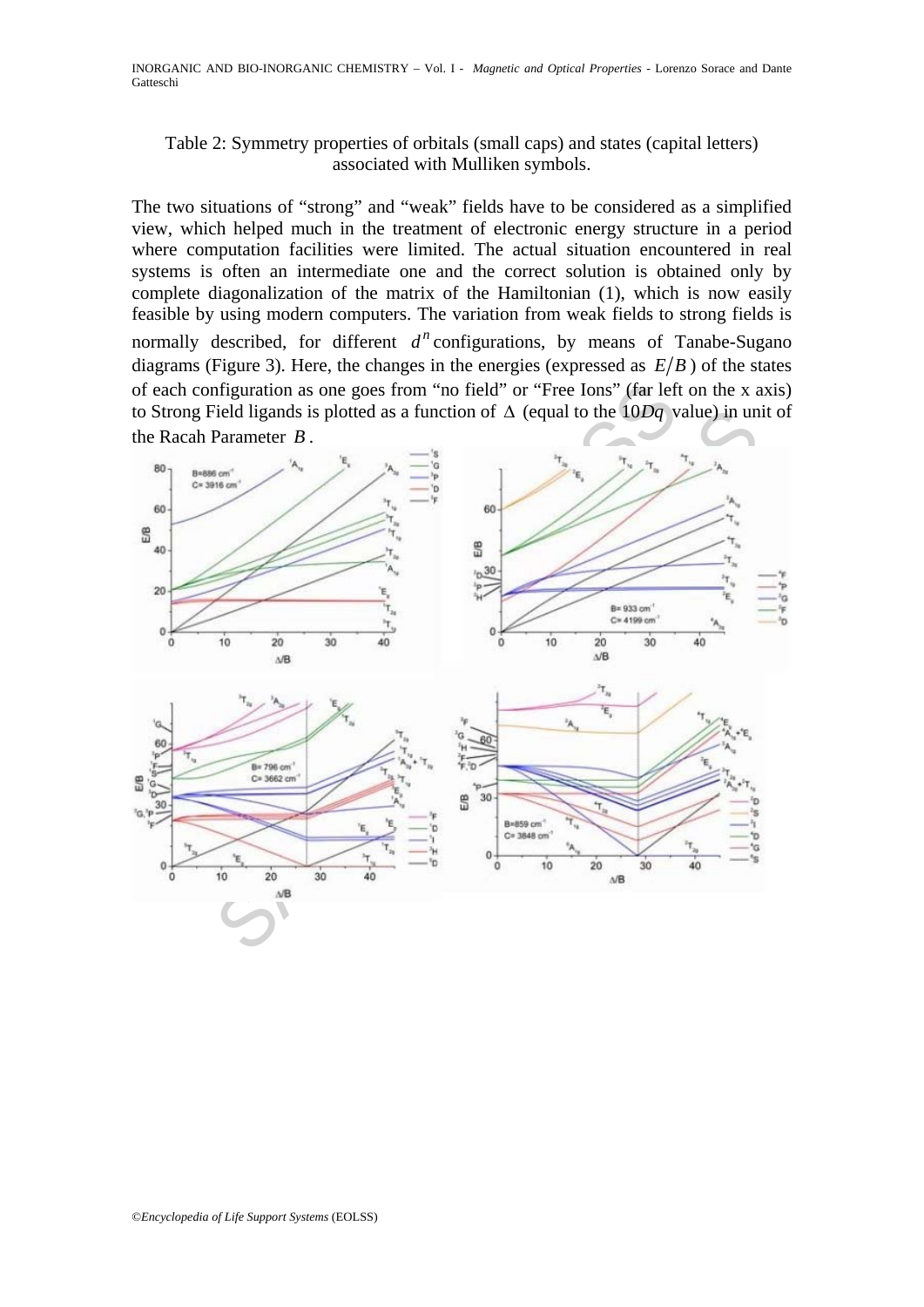INORGANIC AND BIO-INORGANIC CHEMISTRY – Vol. I - *Magnetic and Optical Properties* - Lorenzo Sorace and Dante Gatteschi



Figure 3 Tanabe Sugano diagrams for octahedral  $d^2$ - $d^8$  configurations. For clarity reasons some of the states have not been included in the graphs. Their parent free ion terms are indicated on the left of ordinate axis. The vertical dotted lines for

 $d^4$  -  $d^7$  evidences the high spin low spin transition on increasing the ligand field.



### **Bibliography**

- - -

Abragam, A.; Bleaney, B. (1986). Electron paramagnetic resonance of transition ions, Dover Publications, New York [A comprehensive treatise making deep use of spin Hamiltonian formalism]

Ballhausen, C. J. (1962). Introduction to Ligand field theory McGraw-Hill New York [The first comprehensive book dealing with quantitative aspect of ligand and crystal field theory]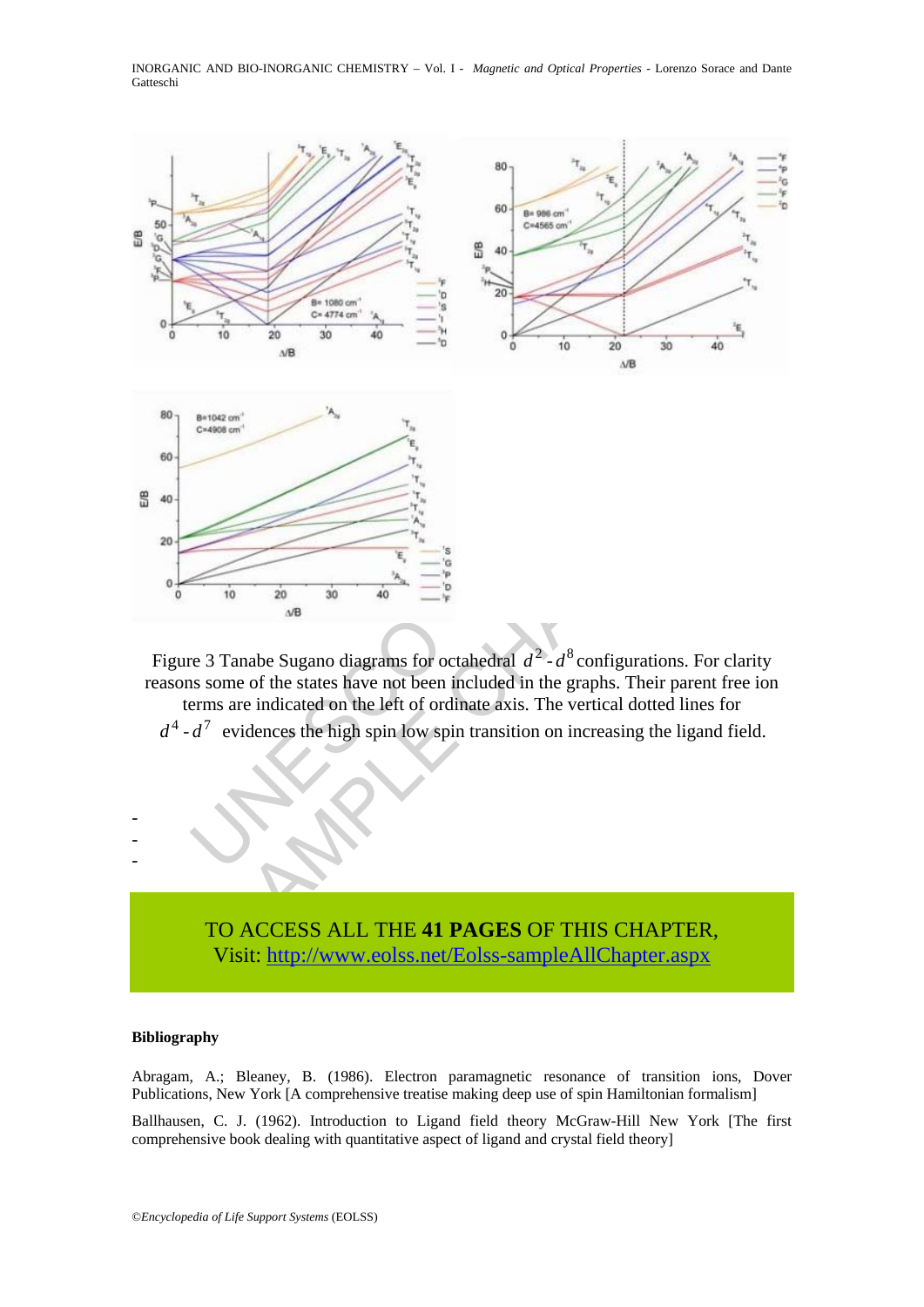Boudreaux, E. A.; Mulay, L. N. (1976). Theory and application of molecular paramagnetism, Wiley-Interscience New York [A collection of essays on different paramagnetic systems, with a particular emphasis on anisotropic properties]

Decurtins, S.; Gütlich, P.; Köhler, C. P.; Spiering, H.; Hauser, A. (1984). *Chemical Physics Letters***, 13**, 1 [The first report of the observation of LIESST effect which paved the way to the use of molecular complexes as magnetooptical switches]

Drago, R. S. (1992). Physical methods for Chemists, Saunders, Philadelphia [A book for pre-graduate chemists containing a good introduction to the factors determining electronic configuration and to magnetic properties and Uv-Vis spectroscopy of transition metal ions]

Gatteschi, D.; Bencini, A. (1990). EPR of Exchange coupled systems, Springer Verlag Berlin [A book where the problem of the anisotropy of exchange coupled systems is systematically treated in relation to the experimental results of Electron Paramagnetic Resonance spectroscopy]

Gatteschi, D.; Sessoli, R.; Villain, J. (2006). Molecular Nanomagnets, Oxford University Press; Oxford, [The first book devoted to a peculiar branch of molecular magnetism, written together by chemists and physicists, which accounts for the impressive development of this field in past 10 years]

Griffith, J. S. (1961). Cambridge University Press, Cambridge, [A book developed around a deeply mathematical-based formalism which deals, among other aspects, on the relation between crystal field theory and spin Hamiltonian approach.]

, D.; Sessoli, R.; Villain, J. (2006). Molecular Nanomagnets, Oxford Univers<br>
book devoted to a peculiar branch of molecular magnetism, written togethe<br>
s, which accounts for the impessive development of this field in pas Herrera, J. M.; Marvaud, V.; Verdaguer, M.; Marrot, J.; Kalisz, M.; Mathoniére, C. (2004). Reversible Photoinduced Magnetic Properties in the Heptanuclear Complex  $[Mo<sup>IV</sup>(CN)<sub>2</sub>(CN-CuL)<sub>6</sub>]<sup>8+</sup>$ : A Photomagnetic High-Spin Molecule, *Angewandte Chemie; International Edition*, **43**, 5467 [The report of the first reversible photoinduced high-spin molecule]

Kahn, O. (1993). Molecular Magnetism, Wiley-VCH, New York-Weinheim [The first book on molecular magnetism, written in a very clear way by a pioneer of the field. Contains many interesting examples of different problems which can be encountered when dealing with magnetic properties of molecular complexes]

Lever, A. B. P. (1986). Inorganic Electronic Spectroscopy, Elsevier, Amsterdam [A book collecting electronic spectra and parameters of hundreds of complexes, together with a detailed exposition of the theoretical background needed for their interpretation]

Morrish, A. H. (1965). The Physical Principles of Magnetism, John Wiley & Sons, New York [A book which is mainly devoted to solid state systems and can be used as a very useful introduction to magnetic properties of the matter].

Sessoli, R.; Gatteschi, D.; Caneschi, A.; Novak, M. A. (1993). Magnetic bistability in a metal-ion cluster, *Nature*, **365**, 141. [The communication of the first observation of slow relaxation of the magnetization in a molecular compound, i.e. the first single molecule magnet ever reported]

ok deveded to a peculiar branch of molecular magnetism, written together by chemists<br>of deveded to a peculiar branch of molecular magnetism, written together by<br>chapter above development of this field in past 10 years]<br>. Thomas, L.; Lionti, F.; Ballou, R.; Gatteschi, D.; Sessoli, R.; Barbara, B. (1996): Macroscopic quantum of magnetization in a single crystal of nanomagnets, *Nature*, **383**, 145; Friedman, J. R.; Sarachik, M. P.; Tejada, J.; Ziolo, R. (1996)**.** Macroscopic Measurement of Resonant Magnetization Tunneling in High-Spin Molecules *Physical Review Letters*, **76**, 3830 [The first two independent reports on the unequivocal observation of Quantum Tunneling of the magnetization, which opened the way for a large wealth of studies on this issue]

Van Vleck, J. H. (1977). Quantum Mechanics: the key to understanding magnetism, Nobel Lecture http://www.nobelprize.org [A very interesting historical account of the importance of the development of quantum mechanics in the explanation of magnetic properties of simple paramagnets. Can be found also as *Review of Modern Physics* (1978), **50**, 181]

### **Biographical Sketches**

**Lorenzo Sorace,** born in 1974, he received the Degree in Chemistry from the University of Florence in 1998. In 2001 he received the Ph. D. in Chemistry at the same University under the supervision of Prof. D. Gatteschi with a thesis on "Magnetism and magnetic anisotropy of spin clusters". After a post-doctoral